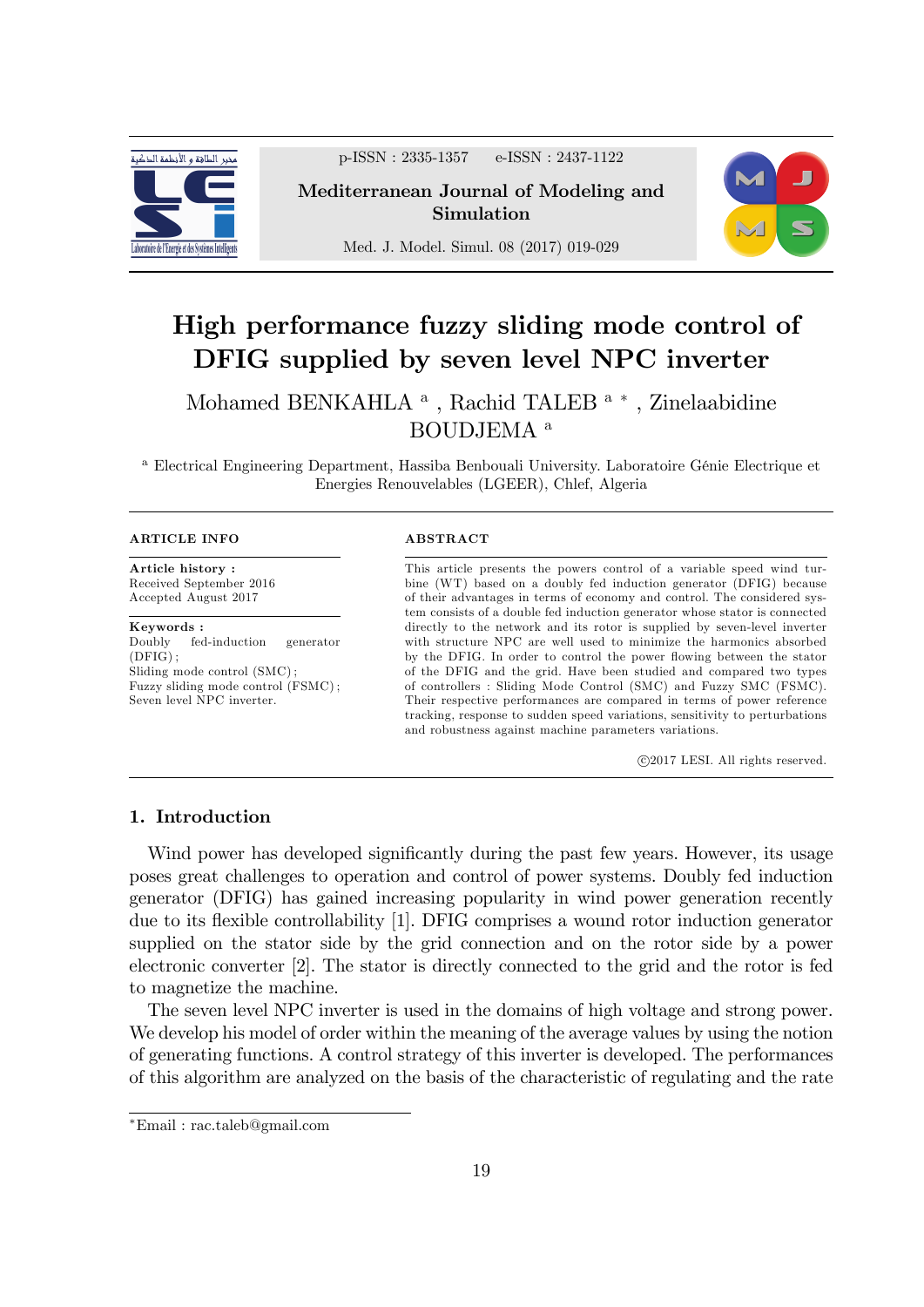of harmonic. A knowledge model of this converter using switching functions and a SPWM strategy is detailed. For an economic point of view, the objective is to use the proposed inverter on seven levels in order to minimize the harmonics absorbed by the DFIG.

Recently, the sliding mode control (SMC) method has been widely used for robust control of nonlinear systems. Several papers have been published based on (SMC) of DFIG [3, 4]. The SMC achieves robust control by adding a discontinuous control signal across the sliding surface, satisfying the sliding condition. Nevertheless, this type of control has an essential disadvantage, which is the chattering phenomenon caused by the discontinuous control action.

To treat these difficulties, several modifications to the original sliding control law have been proposed, the most popular being the boundary layer approach [5, 6].

Fuzzy logic is a technology based on engineering experience and observations. In fuzzy logic, an exact mathematical model is not necessary because linguistic variables are used to define system behavior rapidly. One way to improve sliding mode controller performance is to combine it with fuzzy logic to form a fuzzy sliding mode controller (FSMC). The design of a sliding mode controller incorporating fuzzy control helps in achieving reduced chattering, simple rule base, and robustness against disturbances and nonlinearities.

The paper is structured as follows : system modeling (WT, seven level NPC inverter and DFIG) is discussed in Section 2. In Section 3, the control strategies of the DFIG is presented. Session 4 shows the simulation results of the DFIG using two different nonlinear controllers ; sliding mode, fuzzy sliding mode. Finally, in section 5 the main conclusions of the work are drawn.

#### 2. System modeling

#### 2.1. Wind turbine model

For a horizontal axis wind turbine, the output mechanical power extracted from the wind is given by [7].

$$
P_t = \frac{1}{2} C_P \left( \lambda, \beta \right) R^2 \rho v^3 \tag{1}
$$

where,  $C_P$  is the power coefficient which is a function of both tip speed ratio  $\lambda$ , and blade pitch angle  $\beta$  (deg), and  $\nu$  is the wind speed (m/s),  $\rho$  is the air density (kg/m<sup>3</sup>), and R is the radius of the turbine  $(m)$ . In this work, the  $C_P$  equation is approximated using a non-linear function according to [8].

$$
C_P = (0.5 - 0.167)(\beta - 2)\sin\left[\frac{\pi(\lambda + 0.1)}{18.5 - 0.3(\beta - 2)}\right] - 0.0018(\lambda - 3)(\beta - 2)
$$
 (2)

the tip speed ratio is given by :

$$
\lambda = \frac{\Omega_t R}{\nu} \tag{3}
$$

#### 2.2. Modeling of the inverter on seven levels with structure NPC

The three-phase inverter on seven levels with structure NPC is a new structure of conversion used to feed, to tension and frequency variables, of motors to alternating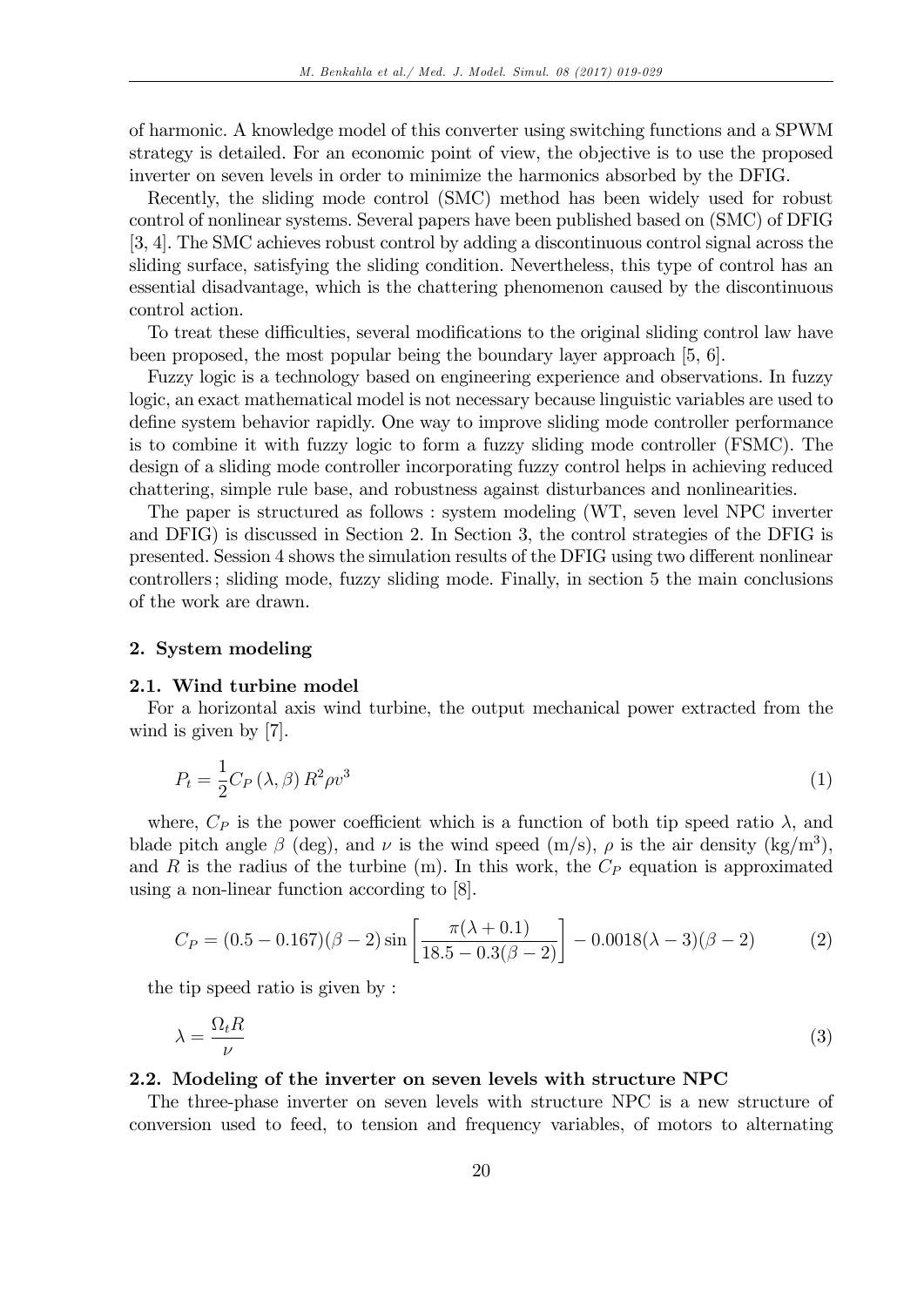current of strong power. Within the framework of our work, we present a structure of the inverter seven NPC type levels as shown in Fig. 1.

The function of connection  $(F_{KS})$  of each switch described its closed or open state. This function is defined like continuation :

$$
F_{KS} = \begin{cases} 1 \text{ if } TD_{KS} \text{ isclosed} \\ 0 \text{ if } TD_{KS} \text{ isopen} \end{cases} \tag{4}
$$

One defines for the inverter a function of connection of the half-arm, which one will note  $F_{km}^b$  such as :

$$
m = \begin{cases} 0 \text{ for the half } - \text{arm of the low} \\ 1 \text{ for the half } - \text{arm of the high} \end{cases}
$$
 (5)

K : Number of the arm  $K = (1, 2, 3)$ 

The output voltages of the three-phase inverter on seven levels relatively to the middle point M express themselves as follows :

$$
\begin{bmatrix}\nV_{AM} \\
V_{BM} \\
V_{BM} \\
\end{bmatrix} = \begin{bmatrix}\nF_{111} + F_{112} + F_{11}^b \\
F_{211} + F_{212} + F_{21}^b \\
F_{311} + F_{312} + F_{31}^b \\
\end{bmatrix} U_{C1} + \begin{bmatrix}\nF_{112} + F_{11}^b \\
F_{212} + F_{21}^b \\
F_{312} + F_{21}^b \\
F_{312} + F_{31}^b \\
\end{bmatrix} U_{C2} + \begin{bmatrix}\nF_{11}^b \\
F_{21}^b \\
F_{31}^b \\
F_{31}^b \\
\end{bmatrix} U_{C3} \\
- \begin{bmatrix}\nF_{113} + F_{114} + F_{10}^b \\
F_{213} + F_{214} + F_{20}^b \\
F_{313} + F_{314} + F_{30}^b\n\end{bmatrix} U_{C4} - \begin{bmatrix}\nF_{114} + F_{10}^b \\
F_{214} + F_{20}^b \\
F_{314} + F_{30}^b\n\end{bmatrix} U_{C5} - \begin{bmatrix}\nF_{10}^b \\
F_{20}^b \\
F_{30}^b\n\end{bmatrix} U_{C6}
$$
\n(6)

For the simple tensions, we have :

$$
V_A = V_{AN} = V_{AM} - V_{NM}
$$
  
\n
$$
V_B = V_{BN} = V_{BM} - V_{NM}
$$
  
\n
$$
V_C = V_{CN} = V_{CM} - V_{NM}
$$
\n(7)

$$
V_{NM} = \frac{1}{3} \left( V_{AM} + V_{BM} + V_{CM} \right) \tag{8}
$$

From the relations (7) and (8), we have :

$$
V_A = V_{AM} - \frac{1}{3} (V_{AM} + V_{BM} + V_{CM}) = \frac{1}{3} (2V_{AM} - V_{BM} - V_{CM})
$$
  
\n
$$
V_B = V_{BM} - \frac{1}{3} (V_{AM} + V_{BM} + V_{CM}) = \frac{1}{3} (-V_{AM} + 2V_{BM} - V_{CM})
$$
  
\n
$$
V_C = V_{CM} - \frac{1}{3} (V_{AM} + V_{BM} + V_{CM}) = \frac{1}{3} (-V_{AM} - V_{BM} + 2V_{CM})
$$
\n(9)

From relationships (6) and (9), one obtains the matrix system giving the expressions of the voltages across the load following :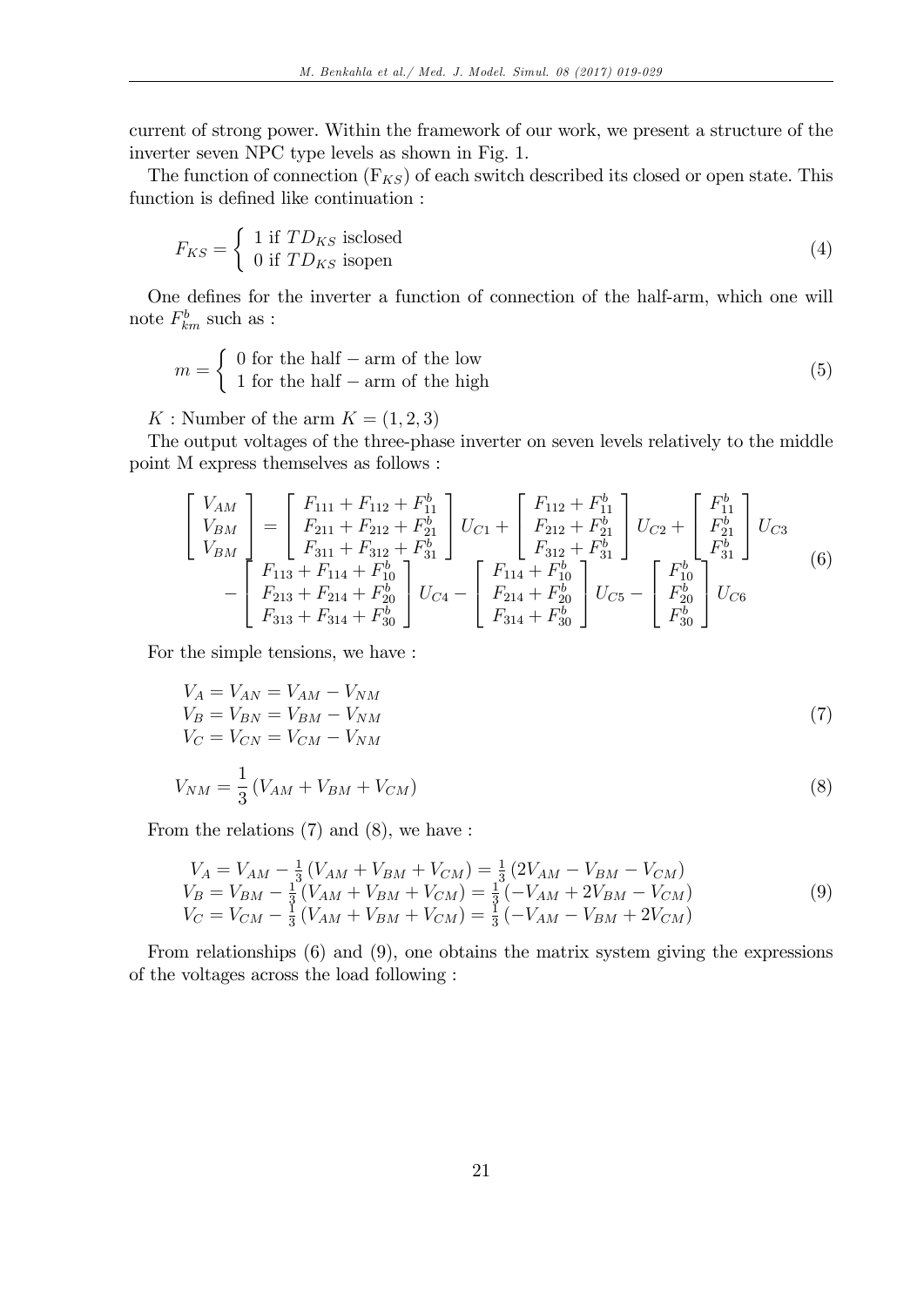$$
\begin{bmatrix}\nV_A \\
V_B \\
V_C \\
V_C\n\end{bmatrix} = \frac{1}{3} \begin{bmatrix}\n2 & -1 & -1 \\
-1 & 2 & -1 \\
2 & -1 & 2\n\end{bmatrix} \begin{Bmatrix}\nF_{111} + F_{112} + F_{11}^b \\
F_{211} + F_{212} + F_{21}^b \\
F_{311} + F_{312} + F_{31}^b\n\end{Bmatrix} U_{C1} + \begin{bmatrix}\nF_{112} + F_{11}^b \\
F_{212} + F_{21}^b \\
F_{312} + F_{31}^b\n\end{bmatrix} U_{C2} \n+ \begin{bmatrix}\nF_{11}^b \\
F_{21}^b \\
F_{31}^b \\
F_{31}^b\n\end{bmatrix} U_{C3} - \begin{bmatrix}\nF_{113} + F_{114} + F_{10}^b \\
F_{213} + F_{20}^b \\
F_{314} + F_{30}^b\n\end{bmatrix} U_{C4} - \begin{bmatrix}\nF_{114} + F_{10}^b \\
F_{214} + F_{20}^b \\
F_{314} + F_{30}^b\n\end{bmatrix} U_{C5} - \begin{bmatrix}\nF_{10}^b \\
F_{20}^b \\
F_{30}^b\n\end{bmatrix} U_{C6} \right\}
$$
\n(10)

if one takes into consideration the following hypothesis :

$$
U_{C1} = U_{C2} = U_{C3} = U_{C4} = U_{C5} = U_{C6} = U_C
$$

this relation is reduced to :



Fig.  $1$  – Seven Level NPC Voltage Source Inverter.

$$
\begin{bmatrix}\nV_A \\
V_B \\
V_C\n\end{bmatrix} = \begin{bmatrix}\n2 & -1 & -1 \\
-1 & 2 & -1 \\
-1 & -1 & 2\n\end{bmatrix} \begin{bmatrix}\nF_{111} + 2F_{112} + 3F_{11}^b - F_{113} - 2F_{114} - 3F_{10}^b \\
F_{211} + 2F_{212} + 3F_{21}^b - F_{213} - 2F_{214} - 3F_{20}^b \\
F_{311} + 2F_{312} + 3F_{31}^b - F_{313} - 2F_{314} - 3F_{30}^b\n\end{bmatrix} U_C \n\tag{11}
$$

# 2.3. The DFIG model

The dynamic voltages and fluxes equations of the DFIG in the synchronous d-q reference frame are given by :

$$
\begin{cases}\nV_{ds} = R_s I_{ds} + \frac{d}{dt} \Psi_{ds} - \omega_s \Psi_{qs} \\
V_{qs} = R_s I_{qs} + \frac{d}{dt} \Psi_{qs} - \omega_s \Psi_{ds} \\
V_{dr} = R_r I_{dr} + \frac{d}{dt} \Psi_{dr} - \omega_r \Psi_{qr} \\
V_{qr} = R_r I_{dr} + \frac{d}{dt} \Psi_{qr} - \omega_r \Psi_{dr}\n\end{cases},\n\begin{cases}\n\psi_{ds} = L_s I_{ds} + MI_{dr} \\
\psi_{qs} = L_s I_{qs} + MI_{qr} \\
\psi_{dr} = L_r I_{dr} + MI_{ds} \\
\psi_{qr} = L_r I_{qr} + MI_{qs}\n\end{cases} (12)
$$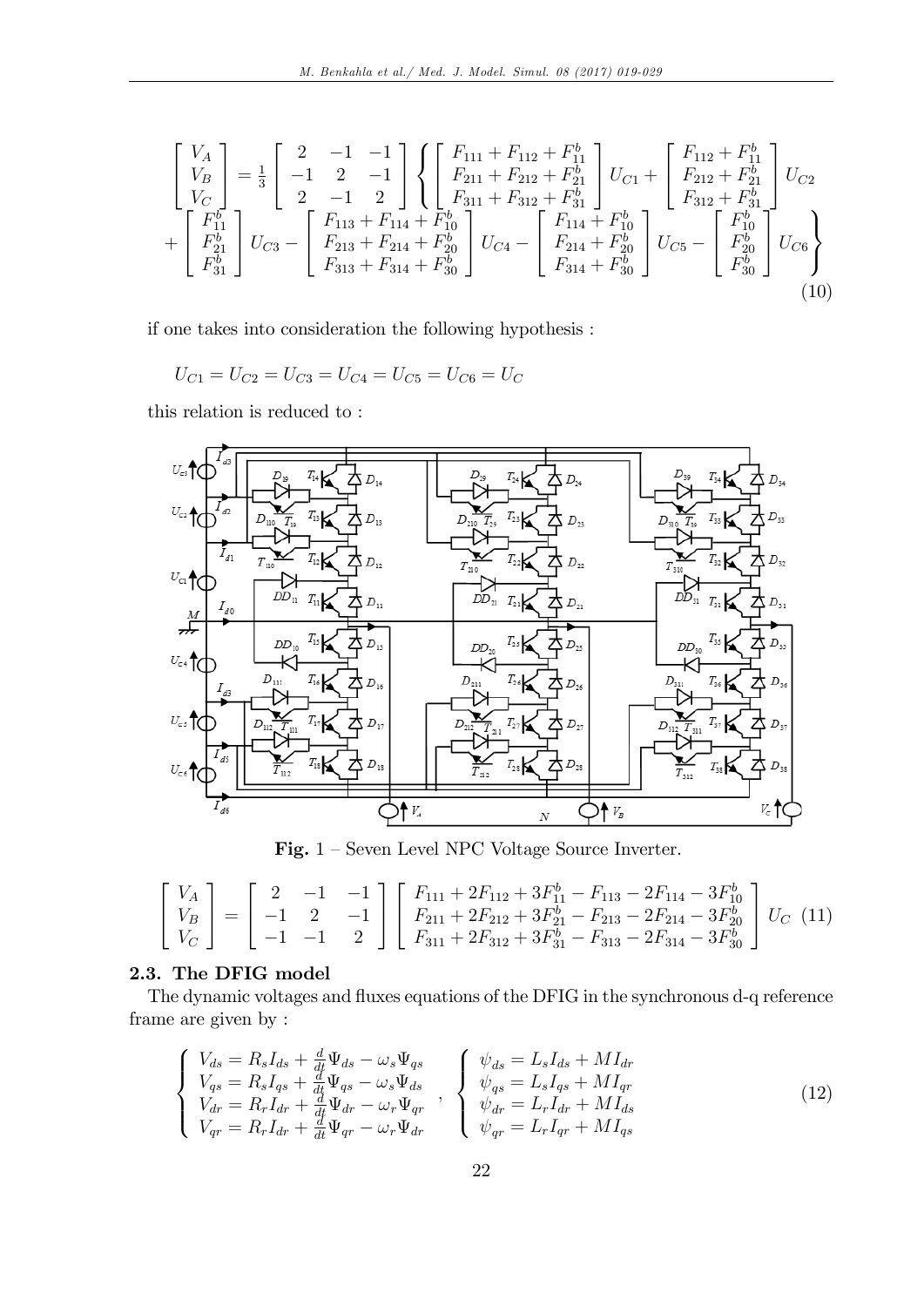The powers at the stator side are expressed as follows [2] :

$$
\begin{cases}\nP_s = -\frac{\omega_s \psi_s M}{L_s} I_{qr} \\
Q_s = -\frac{\omega_s \psi_s M}{L_s} I_{dr} + \frac{\omega_s \psi_s^2}{L_s}\n\end{cases}
$$
\n(13)

#### 3. Control strategies of the DFIG

In this section, comparison of DFIG performances using different nonlinear controllers : sliding mode and fuzzy sliding mode, has been presented.

#### 3.1. Sliding mode control

The main feature of this control is that it only needs to drive the error to a "switching" surfaceî. In this study, the errors between the measured and references stator powers have been chosen as sliding mode surfaces, so the following expression can be written [9] :

$$
\begin{cases}\nS_d = P_{s\_ref} - P_s \\
S_q = Q_{s\_ref} - Q_s\n\end{cases}
$$
\n(14)

the first derivative of  $(14)$ , gives :

$$
\begin{cases}\n\dot{S}_d = \dot{P}_{S-ref} - \dot{P}_S \\
\dot{S}_q = \dot{Q}_{S-ref} - \dot{Q}_S\n\end{cases}
$$
\n(15)

replacing the powers in  $(15)$  by their expressions given in  $(13)$ , we obtains :

$$
\begin{cases}\n\dot{S}_d = \dot{P}_{S-ref} - \frac{\omega_s \psi_s M}{L_s} \dot{I}_{qr} \\
\dot{S}_q = \dot{Q}_{S-ref} - \frac{\omega_s \psi_s M}{L_s} \dot{I}_{dr} - \frac{\omega_s \psi_s^2}{L_s}\n\end{cases}
$$
\n(16)

 $V_{dr}$  and  $V_{qr}$  will be the two components of the control vector used to constraint the system to converge to  $S_{dq} = 0$ . The control vector  $V_{dqeq}$  is obtained by imposing  $\dot{S}_{dq} = 0$ :

$$
V_{\text{eqdq}} = \begin{bmatrix} -\frac{L_s \left( L_r - \frac{M^2}{L_s} \right)}{\omega_s \psi_s M} \dot{Q}_s^* + R_r I_{dr} - \left( L_r - \frac{M^2}{L_s} \right) g \omega_s I_{qr} + \frac{\left( L_r - \frac{M^2}{L_s} \right) \psi_s}{M} \\ \frac{L_s}{\omega_s \psi_s M} \dot{P}_s^* + R_r I_{qr} - \left( L_r - \frac{M^2}{L_s} \right) g \omega_s I_{dr} + \frac{g \omega_s \psi_s M}{L_s} \end{bmatrix} \tag{17}
$$

To obtain good performances, dynamic and commutations around the surfaces, the control vector is imposed as follows :

$$
V_{dq} = V_{eqdq} + K.sat\left(S_{dq}\right) \tag{18}
$$

The sliding mode will exist only if the following condition is verified :  $S \cdot \dot{S} < 0$ 

The block diagram of the active and reactive powers sliding mode control applied to the DFIG is shown in Fig. 2.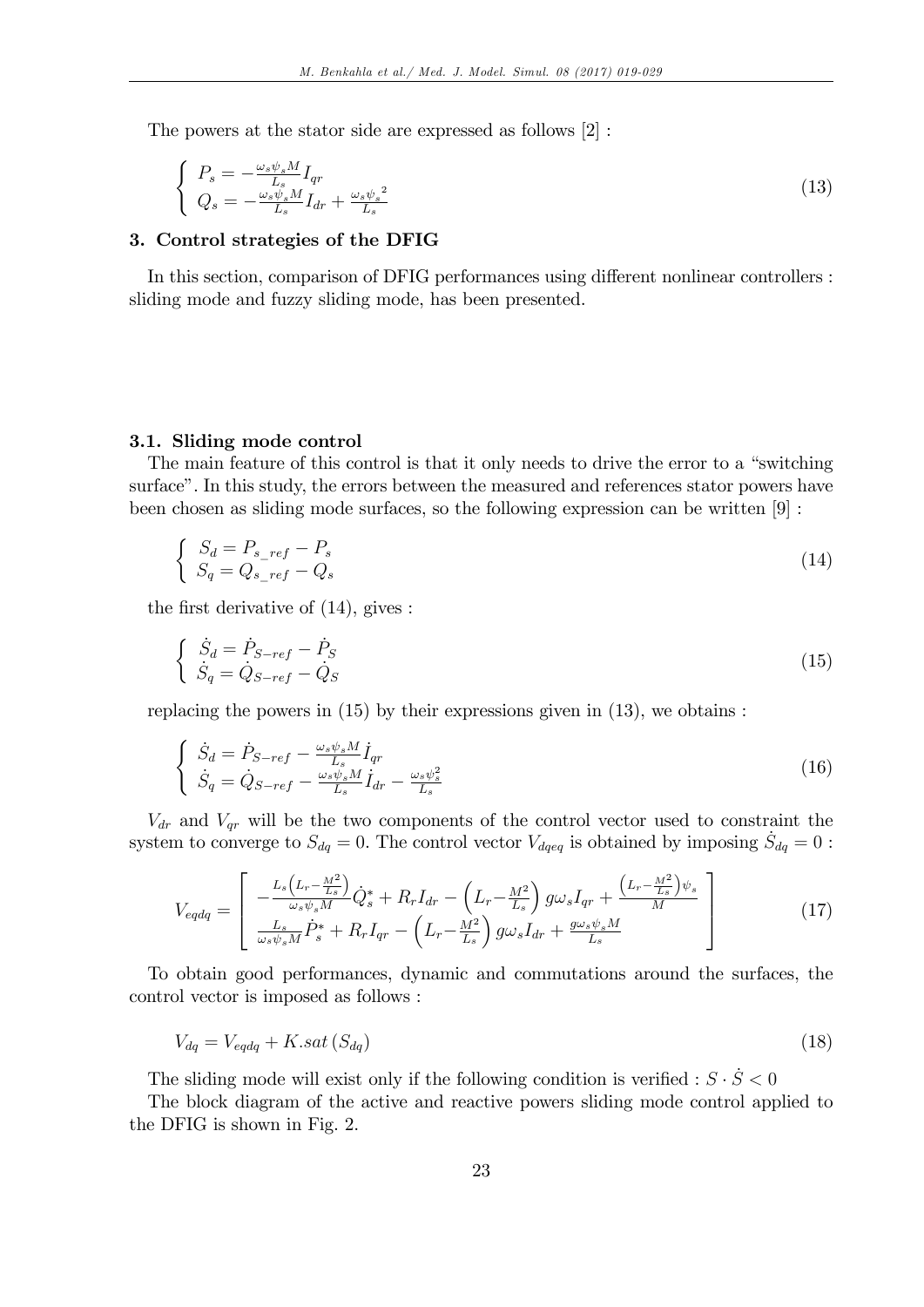

**Fig.**  $2$  – Block diagram of the sliding mode controller.

### 3.2. Fuzzy sliding mode control of the DFIG

The disadvantage of sliding mode controllers is the chattering effect. In order to eliminate this phenomenon, a fuzzy sliding mode control method has been proposed. The fuzzy sliding mode controller (FSMC) is a modification of the sliding mode controller, where the switching controller term  $sat(S(x))$ , has been replaced by a fuzzy control input as given below [10]. Is shown in Fig. 3,

$$
U^{com} = U^{eq} + U^{Fuzzy} \tag{19}
$$



Fig.  $3$  – Block diagram of the fuzzy sliding mode controller.

#### 4. Simulation results and discussions

In this section, simulations are realized with a 7.5 KW generator coupled to a 380V/50Hz grid. Parameters of the machine are given in table 1. In the aim to evaluate the performances of the two controllers SMC and FSMC, three categories of tests have been realized : pursuit test, sensitivity to the speed variation and robustness against machine parameter variations.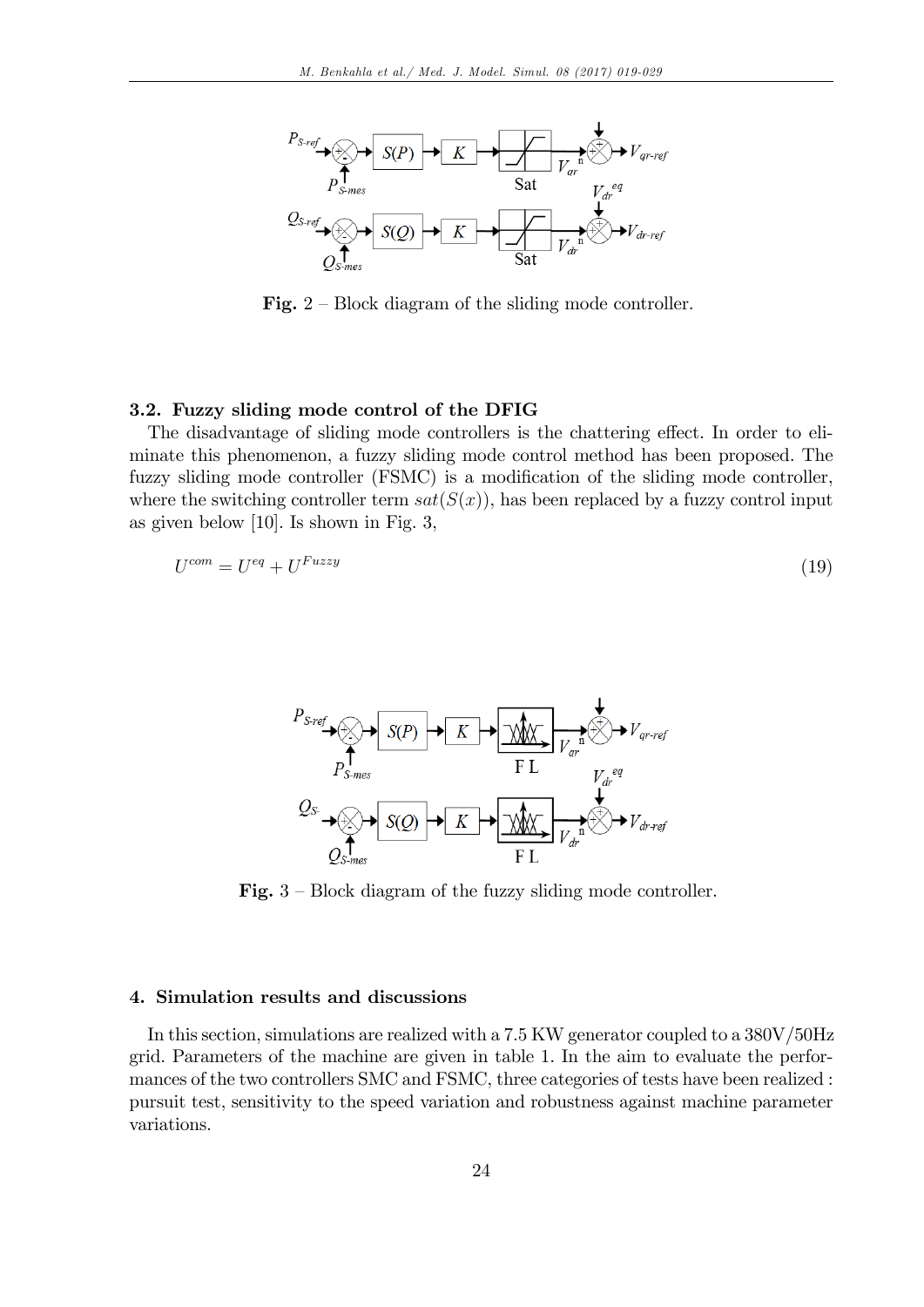| Parameters            | <b>Rated Value</b>          | Unity     |
|-----------------------|-----------------------------|-----------|
| Nominal power         | 7.5                         | <b>KW</b> |
| Stator voltage        | 380                         | V         |
| Stator frequency      | 50                          | Hz        |
| Number of pairs poles | $\mathcal{D}_{\mathcal{L}}$ |           |
| Nominal speed         | 150                         | rad/s     |
| Stator resistance     | 1.2                         | Ω         |
| Rotor resistance      | 0.62                        | Ω         |
| Stator inductance     | 0.084                       | H         |
| Rotor inductance      | 0.081                       | H         |
| Mutual inductance     | 0.078                       | H         |
| Inertia               | $0.01\,$                    | Kg.       |

**Table**  $1 - \text{Machine parameters.}$ 

#### 4.1. Pursuit test

This test has for goal the study of the three controller's behaviors in reference tracking, while the machine's speed is considered constant and equal to its nominal value. The simulation results are presented in Fig. 4 and Fig. 5, As it's shown by Fig. 4, for the two controllers, the active and reactive generated powers tracks almost perfectly their references and ensures a perfect decoupling between the two axes. Therefore it can be considered that the three types of controllers have a very good performance for this test. On the other hand, Fig. 5 shows the harmonic spectrum of one phase stator current of the DFIG obtained using Fast Fourier Transform (FFT) technique for the three controllers. It can be clear observed that the total harmonic distortion (THD) is reduced for FSMC supplied by seven-level inverter with structure NPC (THD= $1.29\%$ ) when compared to FSMC (THD=1.93%) and SMC (THD=2.06%) supplied by two-level inverter.



Fig.  $4$  – Reference tracking test.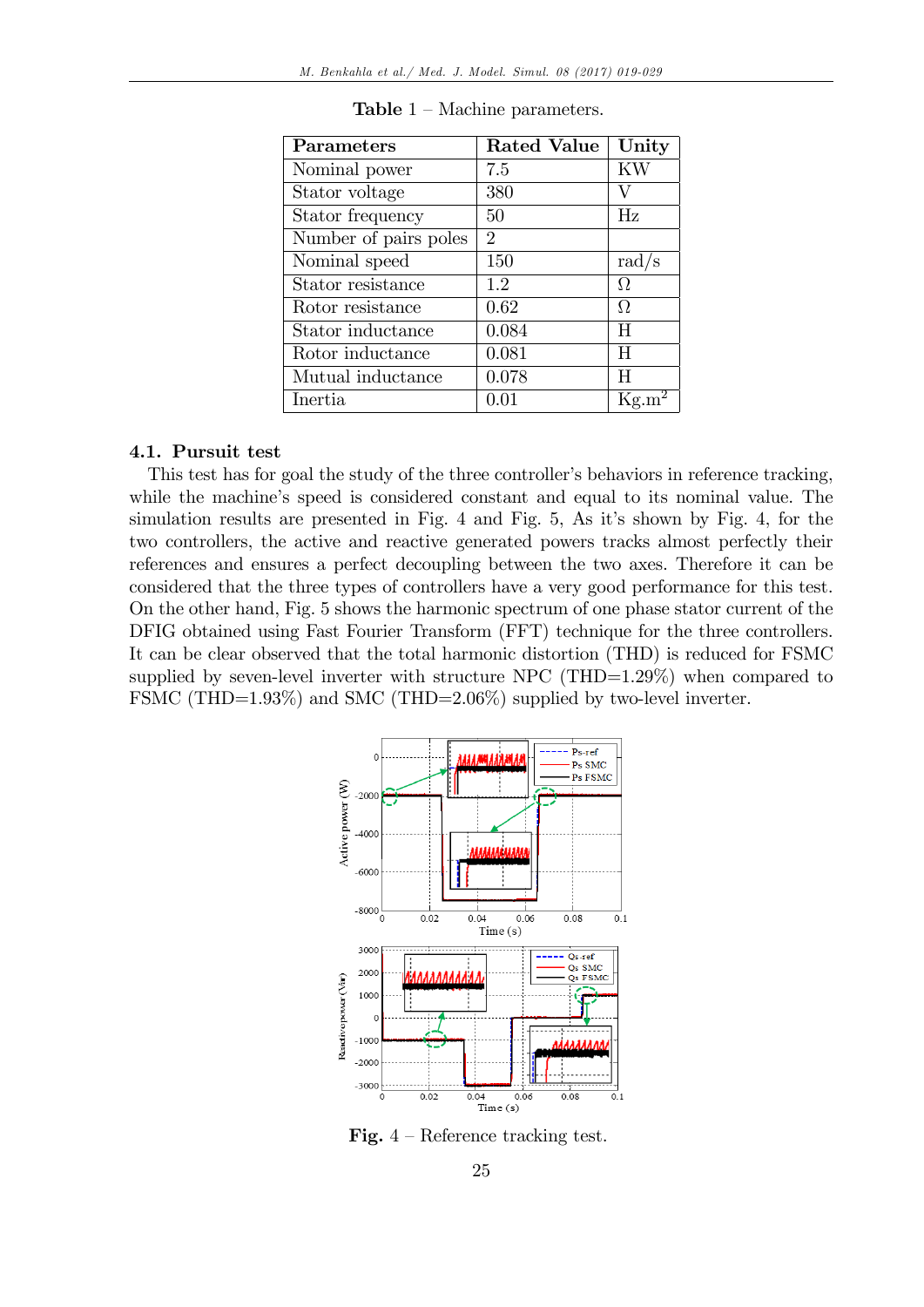

Fig.  $5$  – Spectrum harmonic of one phase stator current for : (a) SMC supplied by a two-level inverter, (b) FSMC supplied by a two-level inverter and (c) for FSMC supplied by a seven-level inverter.

# 4.2. Sensitivity to the speed variation

The goal of this test is to analyze the influence of a speed variation of the DFIG on reactive and active powers for two controllers. For this objective and at time=0.04s, the speed was varied from 150 rad/s to 170 rad/s shown in Fig. 6, The simulation results are shown in Fig. 7, This figure express that the speed variation produced a slight effect on the powers curves of the system with SMC controller, while effect is almost negligible for the system with FSMC one. It can be noticed that this last has a nearly perfect speed disturbance rejection, indeed ; only very small power variation can be observed (fewer than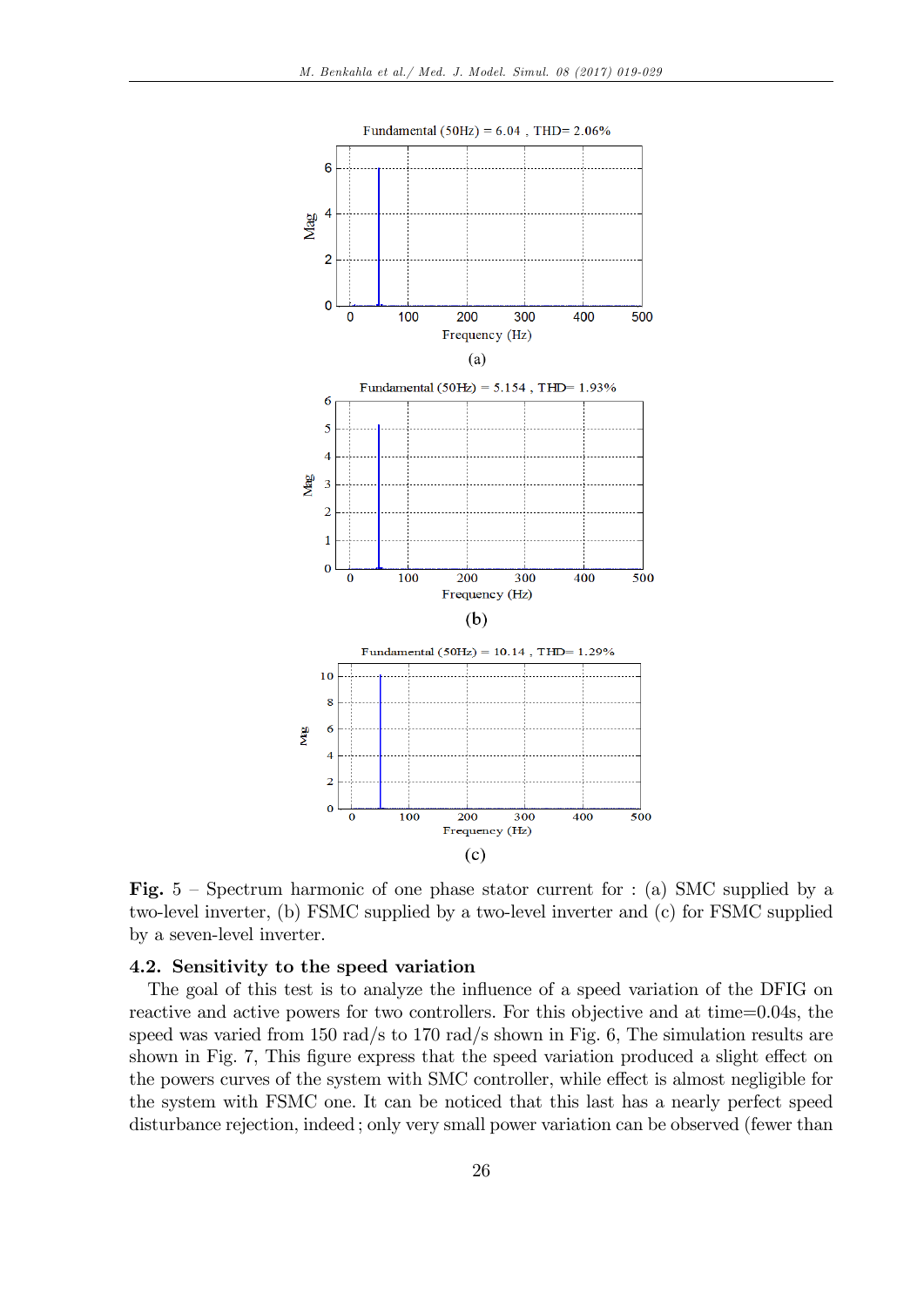2%). This result is attractive for wind energy application quality and to ensure stability of the generated power when the sped is varying.



Fig.  $6$  – Mechanical speed profile.



Fig.  $7$  – Sensitivity to the speed variation.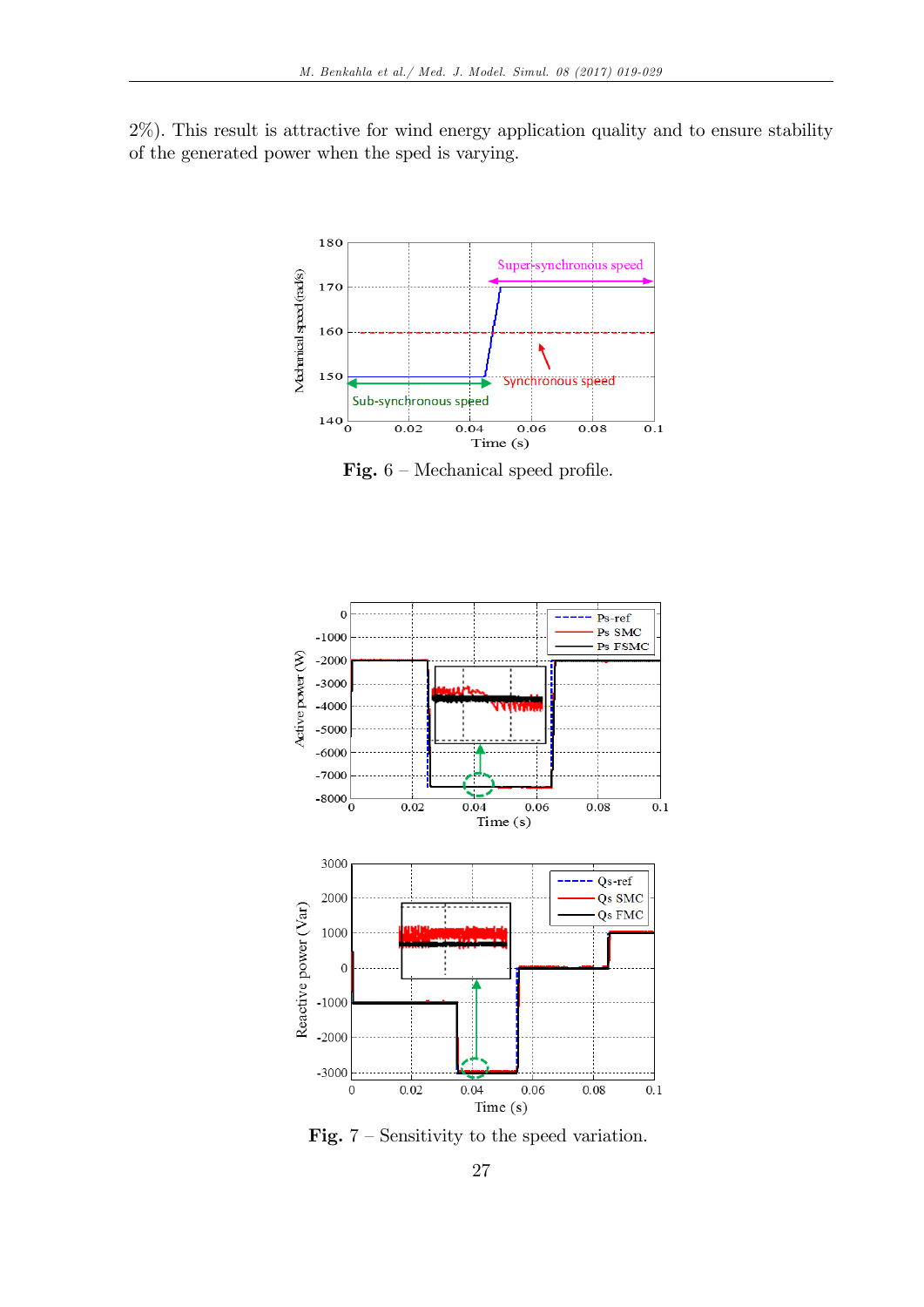

Fig.  $8 -$  Effect machine's parameters variation on the robust control.

#### 4.3. Robustness tests

The aim of these tests is to analyze the influence of the DFIG's parameters variation on the controllers' performance. The DFIG is running at its nominal speed, to test the robustness of the controllers used, parameters of the machine. have been modified : the values of the rotor and stator resistances  $R_r$  and  $R_s$  are multiplied by 2, while the values of inductances  $L_s$ ,  $L_r$  and M are divided by 2, the obtained results are presented in Fig. 8, These results show that parameters variation of the DFIG presents a clear effect on the powers curves (especially in their errors curves) and that the effect appears more significant for SMC controller than that with FSMC one. Thus it can be concluded that this last is the most robust among the proposed controllers studied in this work.

### 5. Conclusion

The modeling, the simulation and the control of an electrical power conversion system based on a DFIG connected directly to the grid by the stator and fed by seven-level inverter with structure NPC on the rotor side has been presented in this article. Our objective was the implementation of a fuzzy sliding mode control method of active and